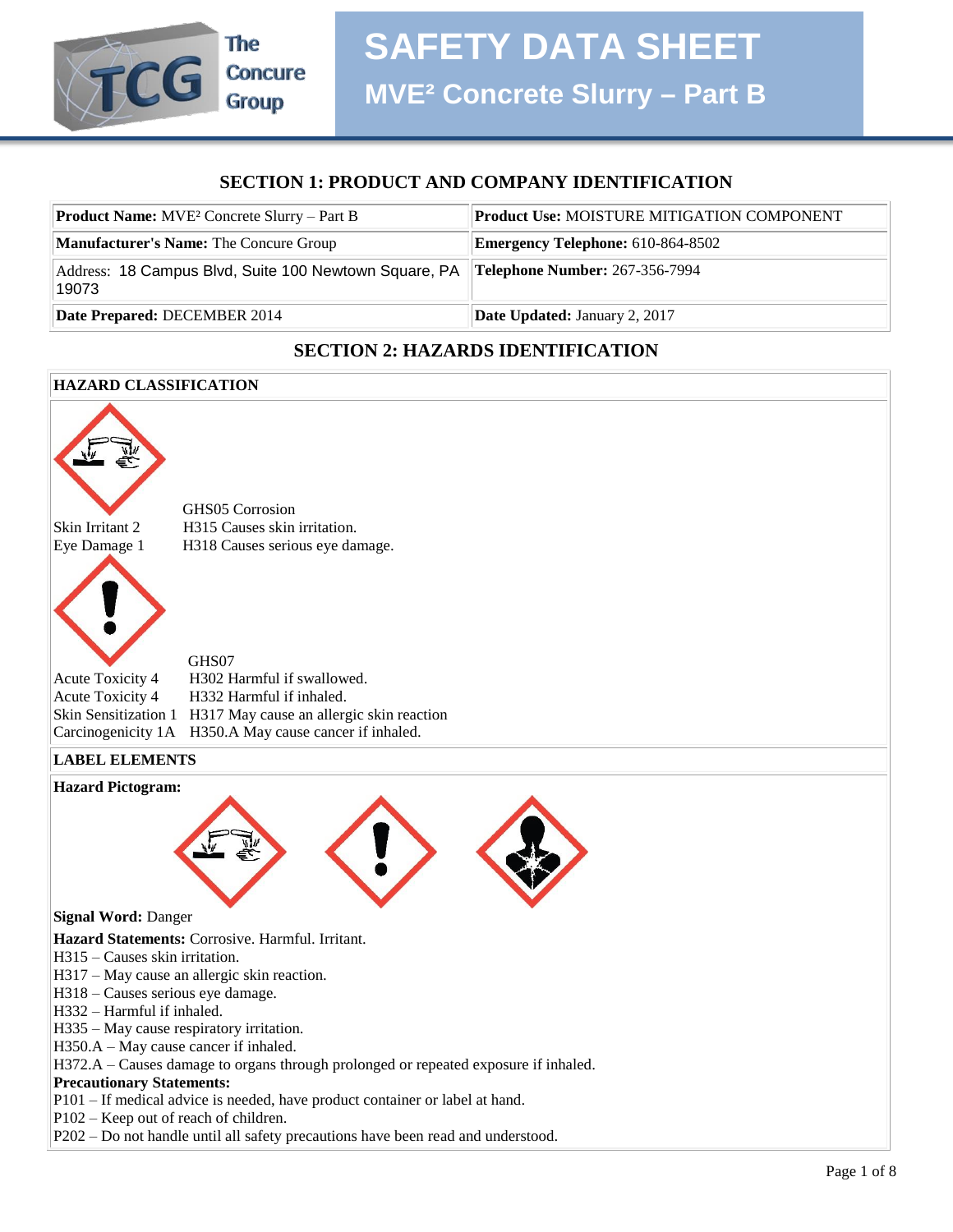

**Concure** 

# **SAFETY DATA SHEET**

# **MVE² Concrete Slurry – Part B**

- P233 Keep container tightly closed.
- P234 Keep only in original container.
- P260 Do not breathe dust/fume/gas/mist/vapors/spray.
- P262 Do not get in eyes, on skin, or on clothing.
- P264 Wash thoroughly with plenty of water immediately after handling.
- P270 Do not eat, drink or smoke when using this product.
- P271 Use only outdoors or in a well-ventilated area.
- P280 Wear protective gloves/protective clothing/eye protection/face protection.
- P284 Wear respiratory protection.
- P314 Get medical advice/attention if you feel unwell.
- P363 Wash contaminated clothing before reuse.
- P391 Collect spillage.
- P402 + P404 Store in a dry place. Store in a closed container.
- P405 Store locked up.

P501 – Dispose of contents and container as hazardous waste in accordance with all local, regional, national and international regulations.

#### **ADDITIONAL INFORMATION**

#### **Hazards not otherwise classified:** Not applicable.

8.0 % of the mixture consists of ingredient(s) of unknown acute toxicity.

# **SECTION 3: COMPOSITION / INFORMATION ON INGREDIENTS**

| <b>MATERIAL OR INGREDIENT</b> | CAS #      | WT. %     |
|-------------------------------|------------|-----------|
| Silica, crystalline, quartz   | 14808-60-7 | $50-70$   |
| <b>Portland Cement</b>        | 65997-15-1 | $30 - 50$ |

Substances listed in the Sections 8, 11 and 15 that are not listed in Section 2 are only present at quantities below 0.1% for California Proposition 65 listed toxins and noncarcinogenic pollutants or are inextricably bound in the product. Exact composition percentage/concentration has been withheld as a trade secret in accordance with paragraph (i) of §1910.1200.

# **SECTION 4: FIRST-AID MEASURES**

#### **DESCRIPTION OF THE FIRST AID MEASURE**

P301 + P310 +P330 + P331 – IF SWALLOWED: Rinse mouth. Do NOT induce vomiting. Immediately call a POISON CENTER or doctor/physician.

P302 + P352 + P361 – IF ON SKIN: Wash with plenty of soap and water. If skin irritation or rash occurs: Get immediate medical advice/attention.

P304 + P311 + P340 + P341 + P342 – IF INHALED: Remove victim to fresh air and keep at rest in a position comfortable for breathing. If breathing is difficult, remove victim to fresh air and keep at rest in a position comfortable for breathing. If experiencing respiratory symptoms: Call a POISON CENTER or doctor/physician.

P305 + P313 + P337 + P338 + P351 – IF IN EYES: Rinse cautiously with water for several minutes. Remove contact lenses, if present and easy to do. Continue rinsing. If eye irritation persists: Get medical advice/attention.

P306 + P360 – IF ON CLOTHING: Immediately rinse contaminated clothing and skin with plenty of water before removing clothes. P314 – Get medical advice/attention if you feel unwell.

#### **IMPORTANT SYMPTOMS AND EFFECTS, BOTH ACUTE AND DELAYED**

**Eye:** Causes serious eye damage. Symptoms may include discomfort or pain, excess blinking and tear production, with marked redness and swelling of the conjunctiva. May cause burns in the presence of moisture.

**Skin:** Causes skin irritation. May cause burns in the presence of moisture. Skin contact during hydration may slowly develop sufficient heat that may cause severe burns possibly resulting in permanent injury. Do not allow product to harden around any body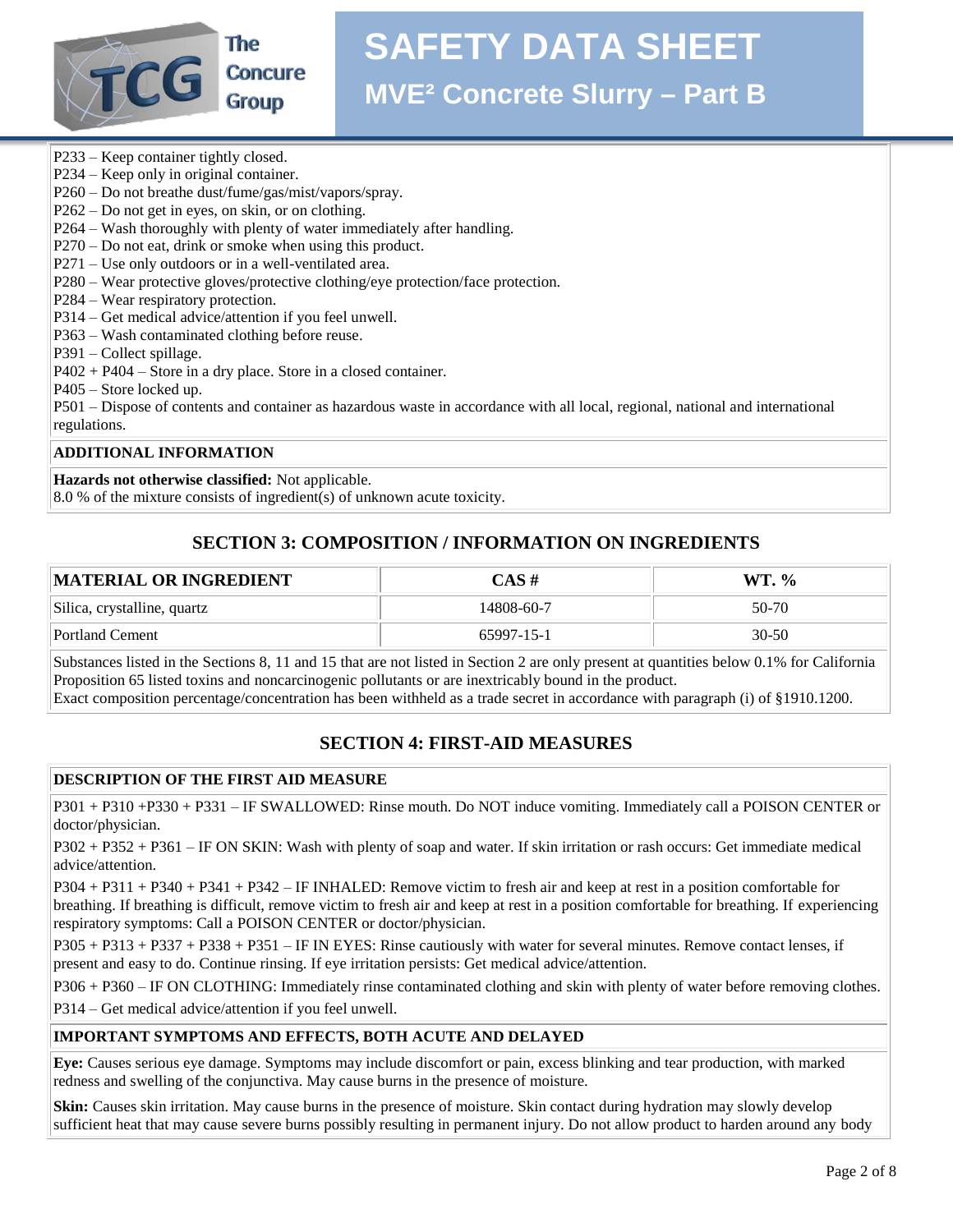

# The **Concure Group**

# **SAFETY DATA SHEET MVE² Concrete Slurry – Part B**

part or allow continuous, prolonged contact with skin. Handling can cause dry skin. May cause sensitization by skin contact.

**Inhalation:** May cause respiratory tract irritation. May cause burns in the presence of moisture.

**Ingestion:** May be harmful if swallowed. May cause stomach distress, nausea or vomiting.

#### **INDICATION OF IMMEDIATE MEDICAL ATTENTION AND SPECIAL TREATMENTS NEEDED**

**Note to Physicians:** Symptoms may not appear immediately.

**Specific Treatments:** In case of accident or if you feel unwell, seek medical advice immediately (show the label or MSDS where possible).

# **SECTION 5 – FIRE-FIGHTING MEASURES**

#### **FLAMMABILITY**

**Flammability:** Not flammable by WHMIS/OSHA criteria.

#### **EXTINGUISHING MEDIA**

**Suitable Extinguishing Media:** Treat for surrounding material. Powder, water spray, foam, carbon dioxide.

**Unsuitable Extinguishing Media:** Not available.

#### **SPECIAL HAZARDS ARISING FROM THE CHEMICAL**

**Products of Combustion:** May include, and are not limited to: oxides of carbon, nitrogen and sulfur.

**Explosion Data: Sensitivity to Mechanical Impact:** Not available.  **Sensitivity to Static Discharge:** Not available.

#### **SPECIAL PROTECTIVE EQUIPMENT AND PRECAUTIONS FOR FIRE FIGHTERS**

Keep upwind of fire. Wear full fire fighting turn-out gear (full Bunker gear) and respiratory protection (SCBA).

# **SECTION 6: ACCIDENTAL RELEASE MEASURES**

#### **PERSONAL PRECAUTIONS, PROTECTIVE EQUIPMENT AND EMERGENCY PROCEDURES**

Use personal protection recommended in Section 8. Isolate the hazard area and deny entry to unnecessary and unprotected personnel.

#### **METHODS AND MATERIALS FOR CONTAINMENT AND CLEAN - UP**

**Methods for Containment:** Contain spill with inert material (sand, vermiculite, etc.) and place in a suitable container. Do not flush to sewer or allow material to enter waterways. Use appropriate Personal Protective Equipment (PPE).

**Methods for Cleaning-Up:** Vacuum or sweep material and place in a disposal container. Provide adequate ventilation.

# **SECTION 7: HANDLING AND STORAGE**

#### **PRECAUTIONS FOR SAFE HANDLING**

**Handling:** Avoid contact with skin and eyes. Do not swallow. Good housekeeping is important to prevent accumulation of dust. Avoid generating dust. The use of compressed air for cleaning clothing, equipment, etc, is not recommended. Use only in wellventilated areas. Handle and open container with care. Do not eat or drink when using. Wash hands before eating, drinking, or smoking. (See section 8)

**General Hygiene Advice:** Launder contaminated clothing before reuse. Wash hands before eating, drinking, or smoking.

#### **CONDITIONS FOR SAFE STORAGE, INCLUDING ANY INCOMPATIBILITIES**

**Storage:** Keep out of the reach of children. Store in dust-tight, dry, labeled containers. Keep containers closed when not in use. Avoid any dust buildup by frequent cleaning and suitable construction of the storage area. Do not store in an area equipped with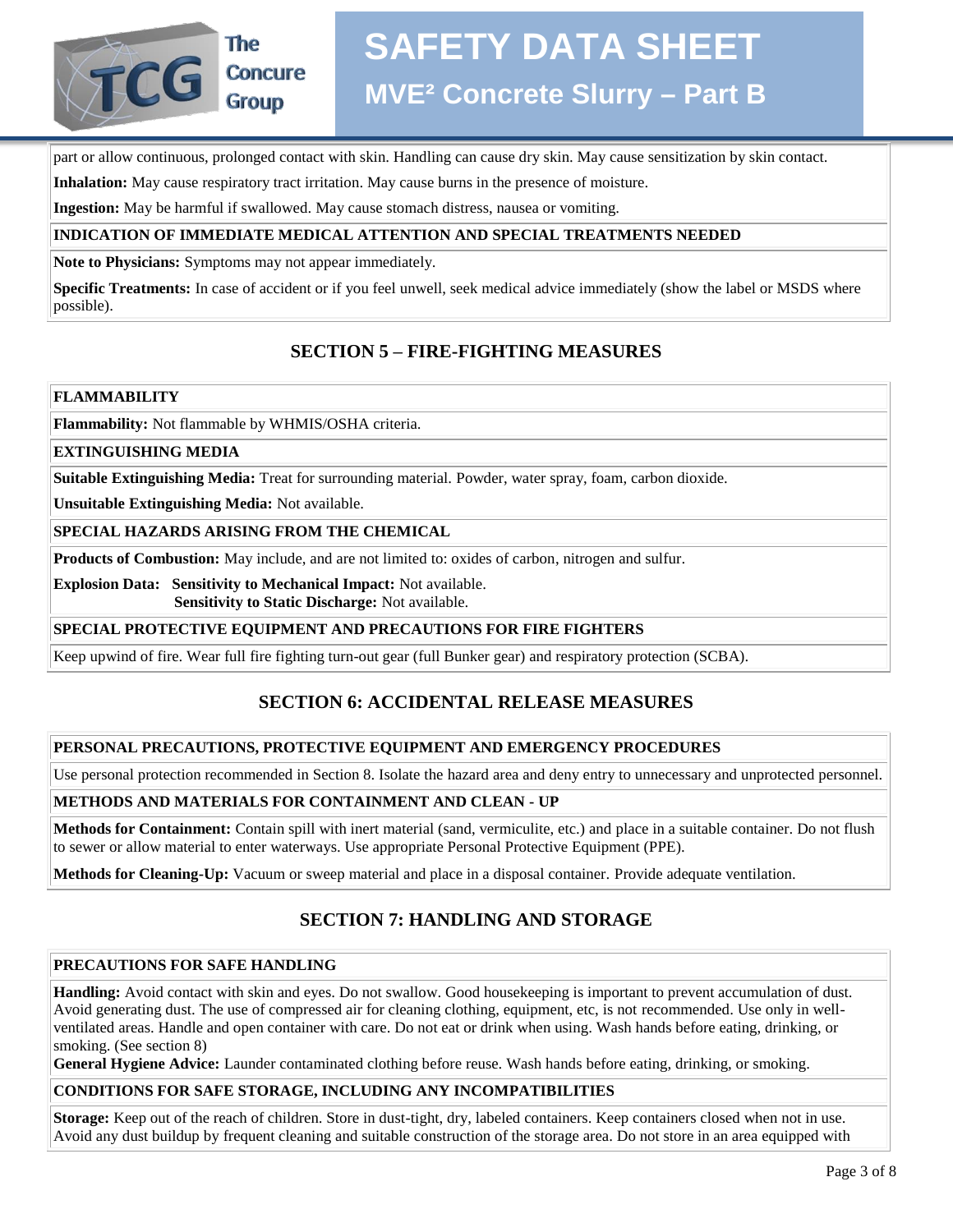

emergency water sprinklers. Use corrosion-resistant structural materials and lighting and ventilation systems in the storage area. (See section 10)

## **SECTION 8: EXPOSURE CONTROLS/PERSONAL PROTECTION**

#### **CONTROL PARAMETERS**

| <b>Exposure Guidelines</b>                                                |                                                        |                                                  |  |
|---------------------------------------------------------------------------|--------------------------------------------------------|--------------------------------------------------|--|
| <b>Occupational Exposure Limits</b>                                       |                                                        |                                                  |  |
| Ingredient                                                                | <b>OSHA-PEL</b>                                        | <b>ACGIH-TLV</b>                                 |  |
|                                                                           | $((10 \text{ mg/m}^3)/(96 \text{SiO2+2})$ TWA (resp))  |                                                  |  |
| Silica, crystalline, quartz                                               | $((30 \text{ mg/m}^3)/(96 \text{SiO2+2})$ TWA (total)) | $0.025 \text{ mg/m}^3$                           |  |
|                                                                           | $((250)/(%SiO2+5)$ mppcf TWA (resp))                   |                                                  |  |
| $15 \text{ mg/m}^3$ (total); $5 \text{ mg/m}^3$ (resp)<br>Portland cement |                                                        | $mg/m3$ (no asbestos and <1% crystalline silica, |  |
|                                                                           |                                                        | respirable fraction)                             |  |
| Formaldehyde                                                              | 0.75 ppm TWA (total)                                   | $0.37 \text{ mg/m}^3 \text{ C}$ (ceiling)        |  |
| Acetaldehyde                                                              | 200 ppm TWA (total)                                    | 25 ppm (ceiling)                                 |  |
| Vinyl Chloride                                                            | 1.0 ppm TWA (total)                                    | 1 ppm (ceiling)                                  |  |

#### **EXPOSURE CONTROLS**

**Engineering Controls:** Use adequate ventilation to keep exposures (airborne levels of dust, fume, vapor, etc.) below recommended exposure limits.

#### **INDIVIDUAL PROTECTIVE MEASURES**

#### **Personal Protective Equipment:**

**Eye/Face Protection:** Wear approved eye (properly fitted dust- or splash-proof chemical safety goggles) / face (face shield) protection.

**Skin Protection:**

 **Hand Protection:** Wear suitable gloves.

 **Body Protection:** Wear suitable protective clothing.

**Respiratory Protection:** A NIOSH approved dust mask or filtering facepiece is recommended in poorly ventilated areas or when permissible exposure limits may be exceeded. Respirators should be selected by and used under the direction of a trained health and safety professional following requirements found in OSHA's respirator standard (29 CFR 1910.134) and ANSI's standard for respiratory protection (Z88.2).

**General Health and Safety Measures:** Handle according to established industrial hygiene and safety practices.

### **SECTION 9: PHYSICAL AND CHEMICAL PROPERTIES**

| Appearance                                     | Powder        |
|------------------------------------------------|---------------|
| <b>Color</b>                                   | Gray          |
| Odor                                           | Not Available |
| <b>Odor Threshold</b>                          | Not Available |
| <b>Physical State</b>                          | Solid         |
| $\mathbf{p}$ H                                 | Not Available |
| Melting Point/Freezing Point                   | Not Available |
| <b>Initial Boiling Point and Boiling Range</b> | Not Available |
| <b>Flash Point</b>                             | Not Available |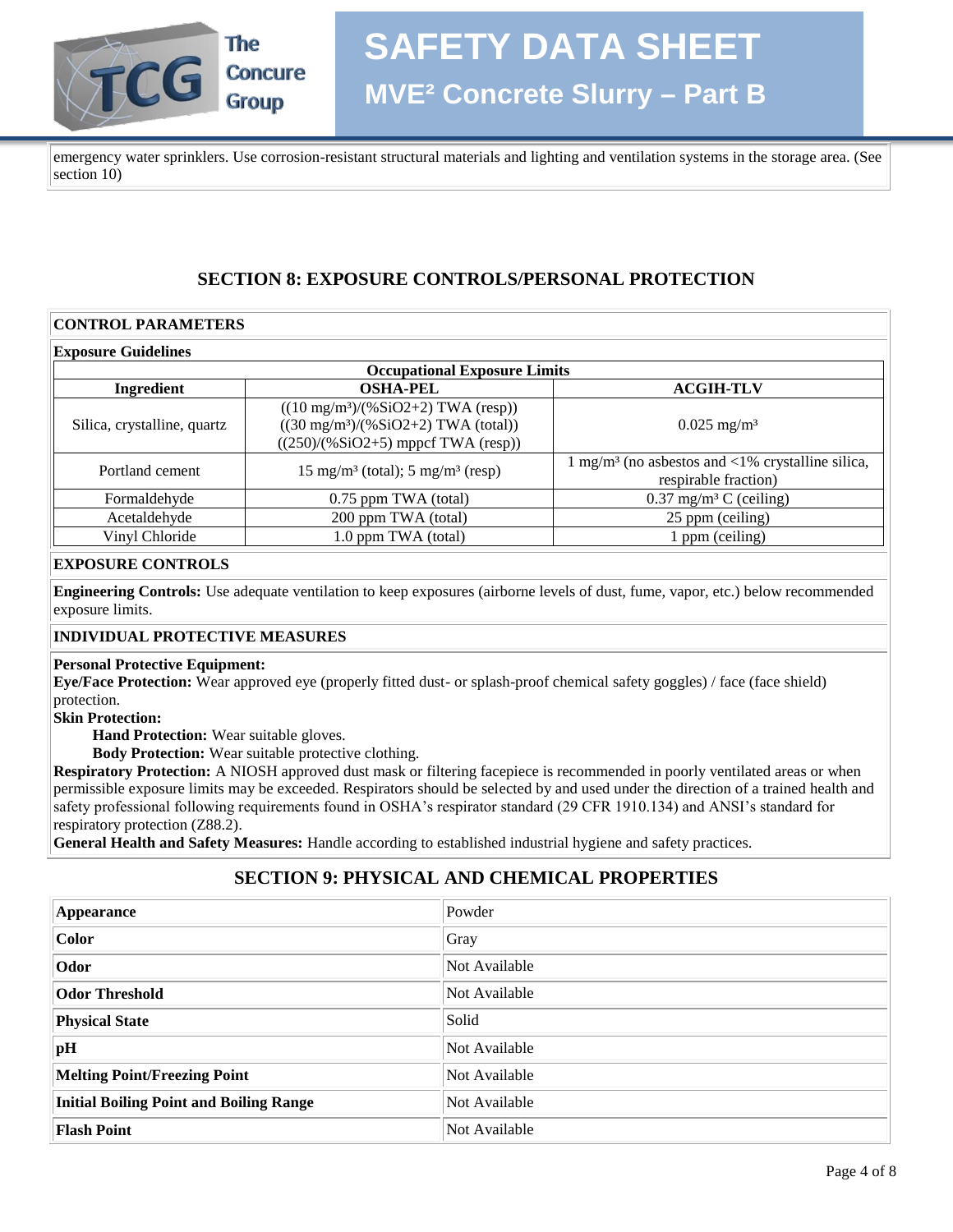# **SAFETY DATA SHEET**



**Group** 

# **MVE² Concrete Slurry – Part B**

| <b>Evaporation Rate</b>                   | Not Available |
|-------------------------------------------|---------------|
| Flammability                              | Not Flammable |
| <b>Lower Flammability/Explosive Limit</b> | Not Available |
| <b>Upper Flammability/Explosive Limit</b> | Not Available |
| <b>Vapor Pressure</b>                     | Not Available |
| <b>Vapor Density</b>                      | Not Available |
| <b>Relative Density/Specific Gravity</b>  | 2.7 to 2.9    |
| <b>Solubility</b>                         | Partial       |
| Partition coefficient: n-octanol/water    | Not Available |
| <b>Auto-Ignition Temperature</b>          | Not Available |
| <b>Decomposition Temperature</b>          | Not Available |
| <b>Viscosity</b>                          | Not Available |
| <b>Oxidizing Properties</b>               | Not Available |
| <b>Explosive Properties</b>               | Not Available |

### **SECTION 10: STABILITY AND REACTIVITY**

#### **REACTIVITY**

No dangerous reaction known under conditions of normal use.

#### **CHEMICAL STABILITY**

Stable under normal storage conditions. Keep dry in storage.

#### **POSSIBILITY OF HAZARDOUS REACTIONS**

No dangerous reaction known under conditions of normal use.

#### **CONDITIONS TO AVOID**

Heat. Incompatible materials. Moisture.

#### **INCOMPATIBLE MATERIALS**

Acids. Ammonium salts. Aluminum. Alkalis.

#### **HAZARDOUS DECOMPOSITION PRODUCTS**

May include, and are not limited to: oxides of carbon, sodium, sulfur.

# **SECTION 11: TOXICOLOGICAL INFORMATION**

#### **INFORMATION ON TOXICOLOGICAL EFFECTS**

**Likely Routes of Exposure:** Skin contact, skin absorption, eye contact, inhalation, and ingestion.

**Symptoms related to physical/chemical/toxicological characteristics:**

**Eye:** Causes serious eye damage. Symptoms may include discomfort or pain, excess blinking and tear production, with marked redness and swelling of the conjunctiva. May cause burns in the presence of moisture.

**Skin:** Causes skin irritation. May cause burns in the presence of moisture. Skin contact during hydration may slowly develop sufficient heat that may cause severe burns possibly resulting in permanent injury. Do not allow product to harden around any body part or allow continuous, prolonged contact with skin. Handling can cause dry skin. May cause sensitization by skin contact. **Inhalation:** May cause respiratory tract irritation.

**Ingestion:** May be harmful if swallowed. May cause stomach distress, nausea or vomiting.

**Acute Toxicity:**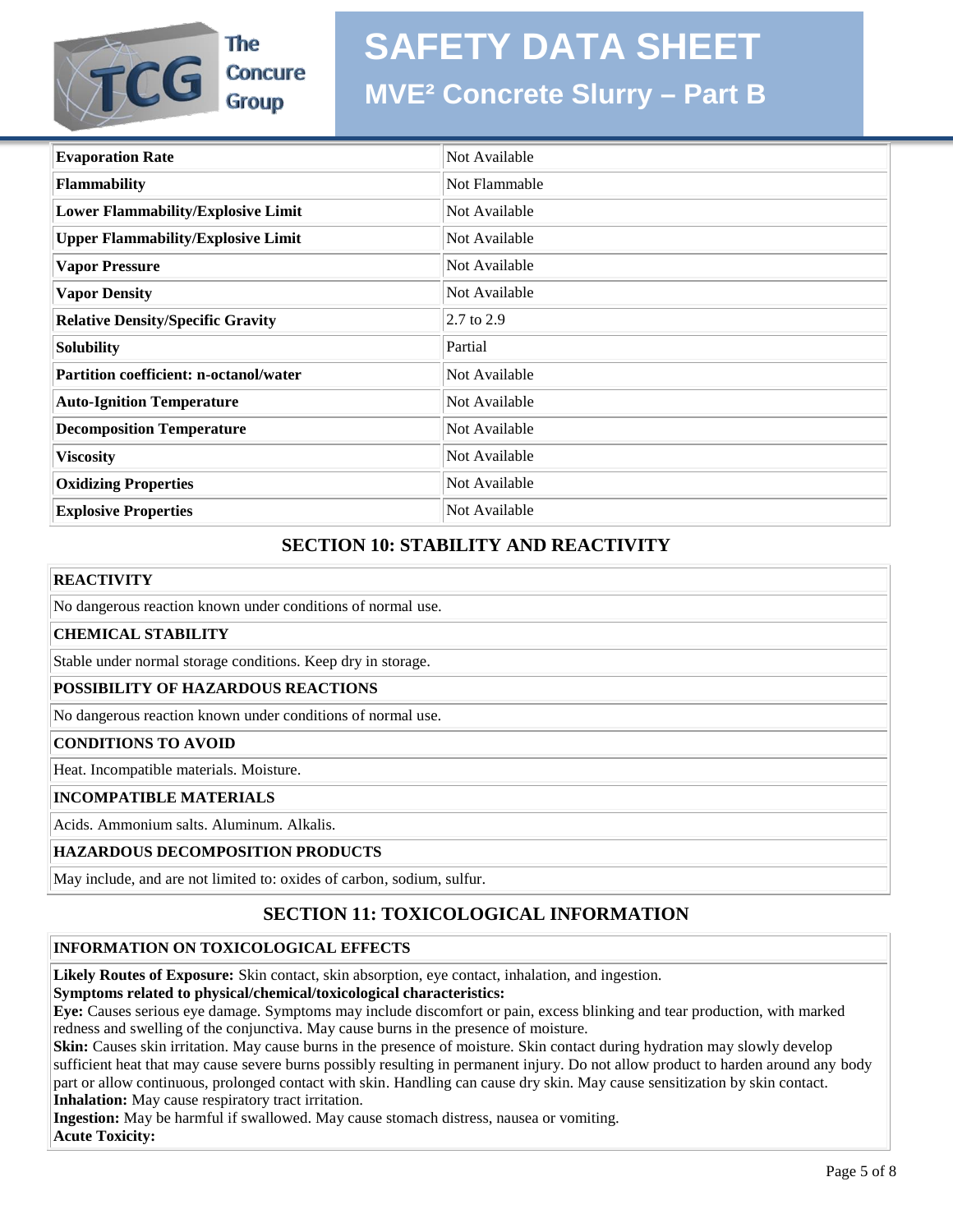

The **Concure** 

# **SAFETY DATA SHEET**

# **MVE² Concrete Slurry – Part B**

| Ingredient                  | <b>LC50</b>                                    | LD50                |
|-----------------------------|------------------------------------------------|---------------------|
| Silica, crystalline, quartz | Not available.                                 | Oral 500 mg/kg, rat |
| <b>Portland Cement</b>      | Not available.                                 | Not available.      |
| Formaldehyde                | Inhalation 250 mg/m <sup>3</sup> , rat (4hr)   | Oral 500 mg/kg, rat |
| Acetaldehyde                | Inhalation 13300 mg/m <sup>3</sup> , rat (4hr) | Oral 661 mg/kg, rat |
| Vinyl Chloride              | Inhalation 18 ppm, rat (15 min)                | Oral 500 mg/kg, rat |

| <b>Calculated overall Chemical Acute Toxicity Values</b> |                |                |
|----------------------------------------------------------|----------------|----------------|
| LC50 (inhalation)                                        | $LD50$ (oral)  | LD50 (dermal)  |
| Not available.                                           | Not available. | Not available. |

| <b>Chemical Listed as Carcinogen or</b><br><b>Potential Carcinogen</b><br>(NTP, IARC, OSHA, ACGIH, CP65)* |
|-----------------------------------------------------------------------------------------------------------|
| G-A2, I-1, N-1, O, CP65                                                                                   |
| $G-A4$                                                                                                    |
| NTP-R, TLV-A2, EPA-B1, CP65                                                                               |
| 2B, A3, CP65                                                                                              |
| NTP, A1, CP65                                                                                             |
|                                                                                                           |

**(\* See Section 15)**

#### **DELAYED, IMMEDIATE, AND CHRONIC EFFECTS OF SHORT-TERM AND LONG-TERM EXPOSURE**

**Skin Corrosion/Irritation:** Causes skin irritation.

**Serious Eye Damage/Irritation:** Causes serious eye damage.

**Respiratory Sensitization:** Based on available data, the classification criteria are not met.

**Skin Sensitization:** May cause an allergic skin reaction.

**STOT-Single Exposure:** May cause respiratory irritation.

**Chronic Health Effects:**

 **Carcinogenicity:** May cause cancer.

 **Germ Cell Mutagenicity:** This product is not classified as a mutagen.

**Reproductive Toxicity:**

 **Developmental:** Based on available data, the classification criteria are not met.

 **Teratogenicity:** Not hazardous by WHMIS/OSHA criteria.

 **Embryotoxicity:** Not hazardous by WHMIS/OSHA criteria.

 **Fertility:** Based on available data, the classification criteria are not met.

**STOT-Repeated Exposure:** Causes damage to organs through prolonged or repeated exposure.

**Aspiration Hazard:** Based on available data, the classification criteria are not met.

**Toxicologically Synergistic Materials:** Not available.

**Other Information:** Not available.

# **SECTION 12: ECOLOGICAL INFORMATION**

#### **ECOTOXICITY**

**Acute/Chronic Toxicity:** May cause long-term adverse effects in the aquatic environment.

#### **PERSISTENCE AND DEGRADABILITY**

Not available.

#### **BIOACCUMULATIVE POTENTIAL**

**Bioaccumulation:** Not available.

#### **MOBILITY IN SOIL**

Not available.

**OTHER ADVERSE EFFECTS**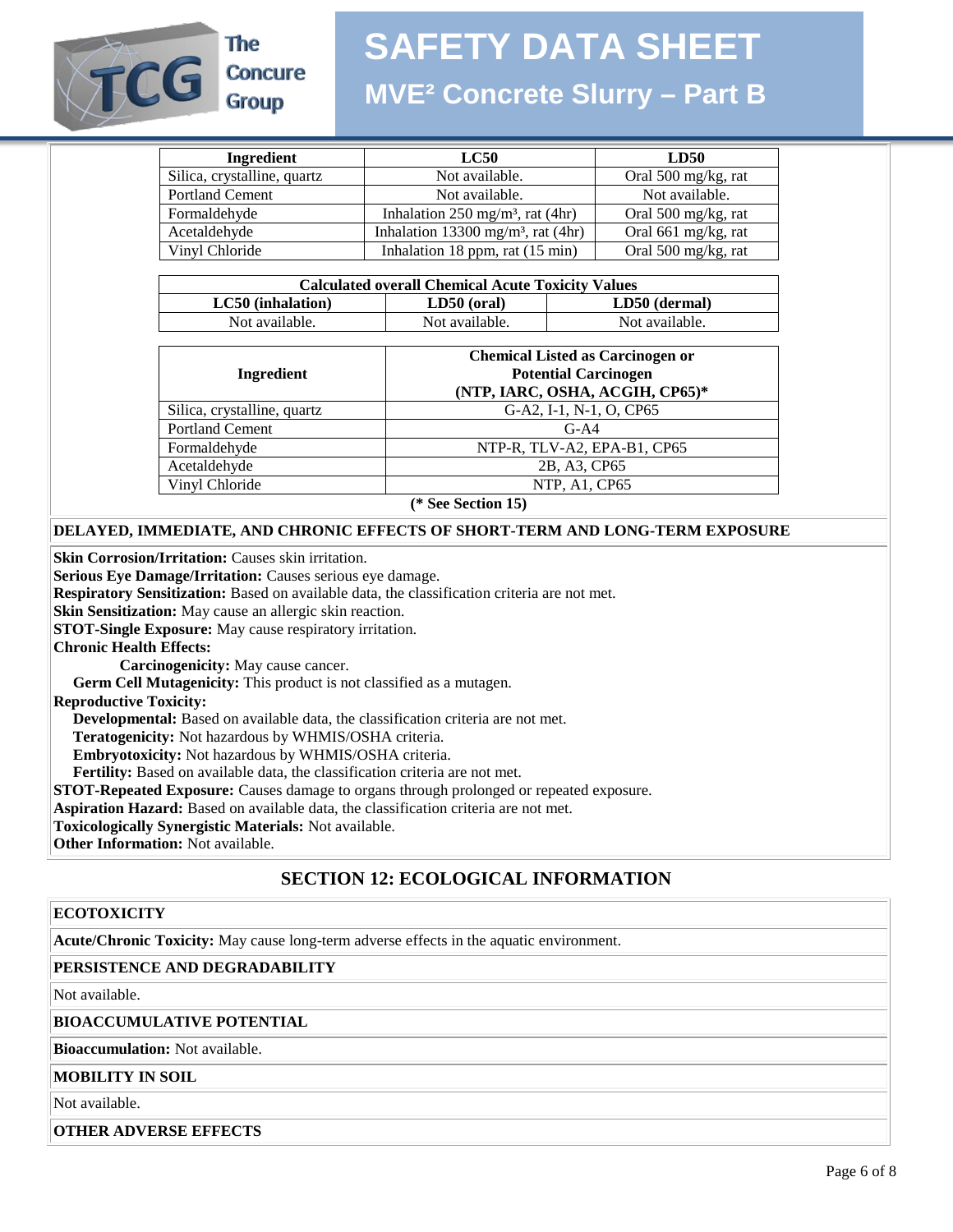

Not available.

## **SECTION 13: DISPOSAL CONSIDERATIONS**

#### **WASTE TREATMENT METHODS**

**Disposal Method:** This material must be disposed of in accordance with all local, state, provincial, and federal regulations. **Other Disposal Recommendations:** Not available

# **SECTION 14: TRANSPORT INFORMATION**

#### **UN NUMBER**

Not regulated.

#### **UN PROPER SHIPPING NAME**

Not applicable.

**TRANSPORT HAZARD CLASS (ES)**

Not applicable.

#### **ENVIRONMENTAL HAZARDS**

Not available.

#### **SPECIAL PRECAUTIONS**

Do not handle until all safety precautions have been read and understood.

# **SECTION 15: REGULATORY INFORMATION**

#### **SAFETY, HEALTH AND ENVIRONMENTAL REGULATIONS/ LEGISLATIONS SPECIFIC FOR THE CHEMICAL**

SDS prepared pursuant to the Hazard Communication Standard (CFR29 1910.1200) HazCom 2012

| <b>SARA Title III</b>       |                             |                          |                        |                    |
|-----------------------------|-----------------------------|--------------------------|------------------------|--------------------|
| Ingredient                  | Section 302 (EHS) TPQ (lb.) | Section 304 EHS RQ (lb.) | <b>CERCLA RQ (lb.)</b> | <b>Section 313</b> |
| Silica, crystalline, quartz | Not listed.                 | Not listed.              | Not listed.            | Not listed.        |
| <b>Portland Cement</b>      | Not listed.                 | Not listed.              | Not listed.            | Not listed.        |
| Formaldehyde                | 500                         | 100                      | 100                    | $50-00-0$          |
| Acetaldehyde                | Not listed.                 | Not listed.              | 1000                   | $75-07-0$          |
| Vinyl Chloride              | Not listed.                 | Not listed.              |                        | $75-01-4$          |

**California Proposition 65:** This product contains a chemical known to the state of California to cause cancer.

#### **WHMIS Classification(s):**

 Class D2A – Carcinogenicity Class D2A - Chronic Toxic Effects Class D2B - Skin/Eye Irritant Class E – Corrosive Material

| <b>TSCA:</b>                |                        |
|-----------------------------|------------------------|
| Ingredient                  | <b>USA TSCA LISTED</b> |
| Silica, crystalline, quartz | Yes.                   |
| <b>Portland Cement</b>      | Yes.                   |
| Formaldehyde                | Yes.                   |
| Acetaldehyde                | Yes.                   |
| Vinyl Chloride              | Yes.                   |

#### **WHMIS Hazard Symbols:**